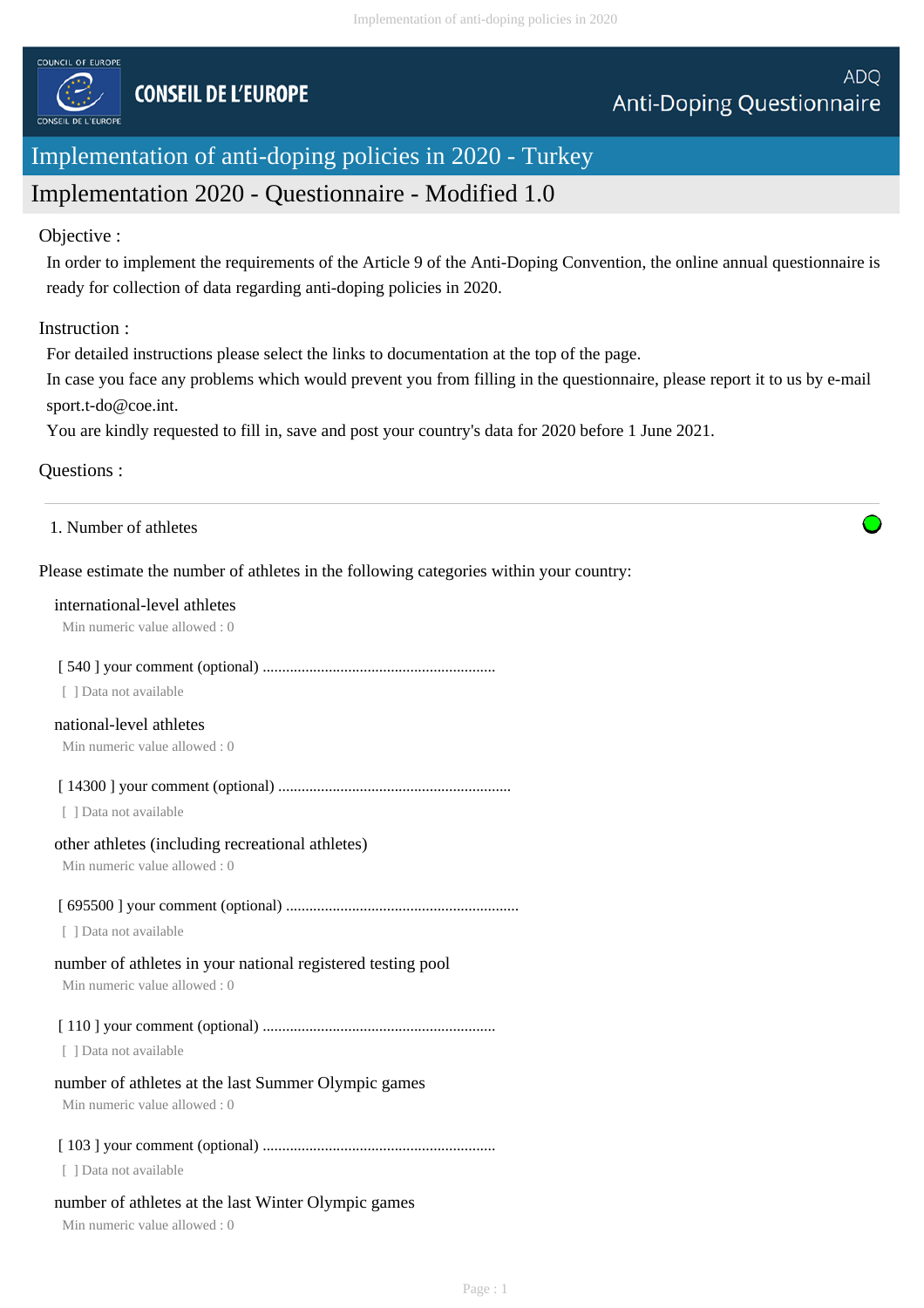| [ ] Data not available                                                                                                                     |
|--------------------------------------------------------------------------------------------------------------------------------------------|
| number of athletes at the last Summer Paralympic games<br>Min numeric value allowed: 0                                                     |
|                                                                                                                                            |
| [ ] Data not available                                                                                                                     |
| number of athletes at the last Winter Paralympic games<br>Min numeric value allowed: 0                                                     |
|                                                                                                                                            |
| [ ] Data not available                                                                                                                     |
| 2. Doping definition                                                                                                                       |
| What is the definition of "doping in sport" used in your country?                                                                          |
|                                                                                                                                            |
|                                                                                                                                            |
|                                                                                                                                            |
|                                                                                                                                            |
| 3. Doping list                                                                                                                             |
| Which list of banned pharmacological classes of doping agents and doping methods (i.e. Prohibited List) is implemented in<br>your country? |
| [X] Prohibited List, as adopted by the Executive Committee of WADA. Your comment (optional)                                                |
| [ ] List of banned pharmacological classes of doping agents and doping methods, as adopted by the Monitoring Group (T-DO). Your            |
| ] Prohibited List, as adopted by the Conference of Parties of the International Convention against Doping in Sport (UNESCO). Your          |
|                                                                                                                                            |
| 4. Additional doping lists                                                                                                                 |
| For the purposes of restricting availability of doping substances, are there other lists than those defined in the question 3?             |
|                                                                                                                                            |
|                                                                                                                                            |
| 5. Anti-doping laws                                                                                                                        |
| Are there any anti-doping laws in your country?                                                                                            |
|                                                                                                                                            |
|                                                                                                                                            |
|                                                                                                                                            |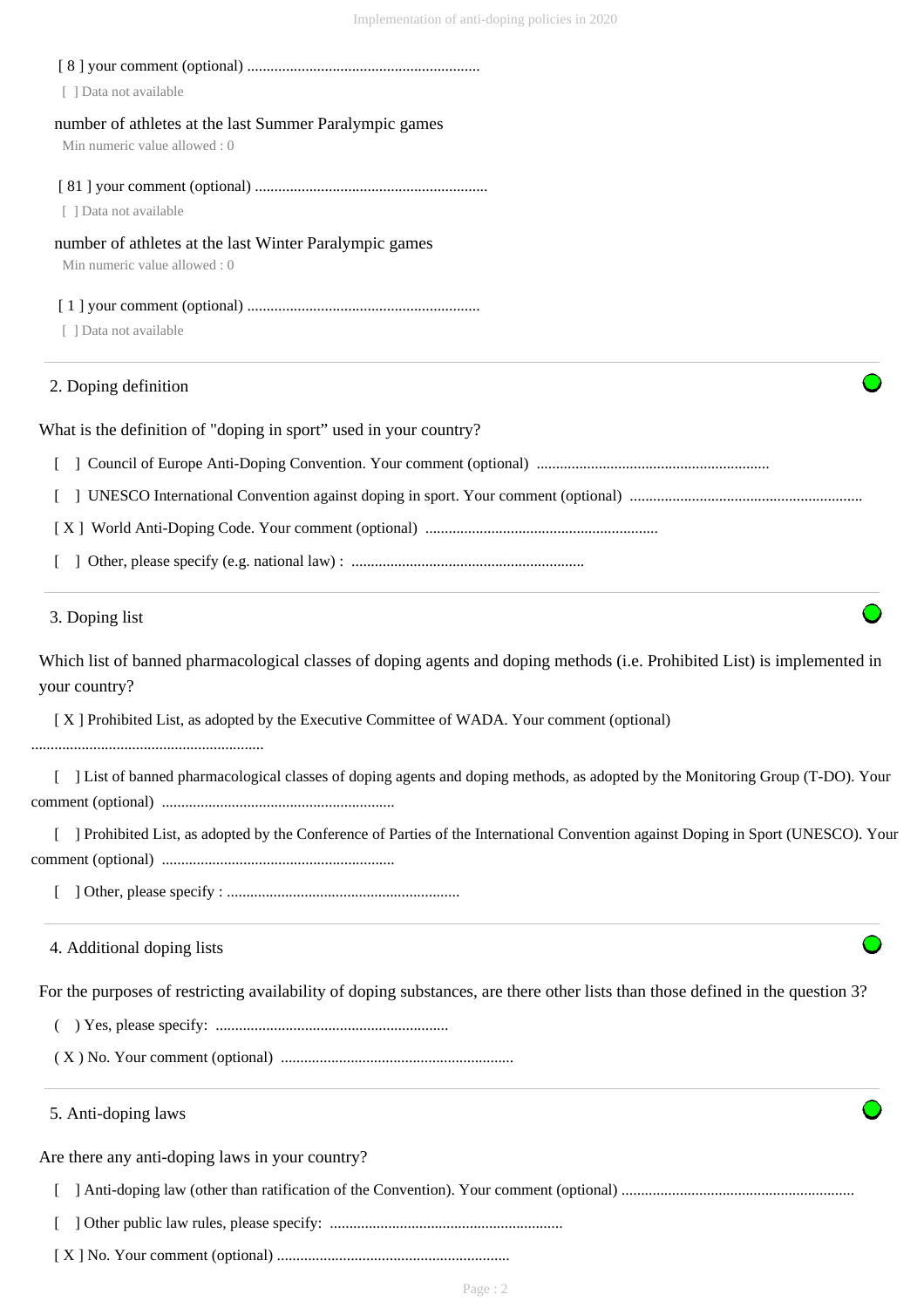# 6. National Anti-Doping Organisation (NADO)

What is the legal status of your national anti-doping organisation? Please upload the statutes, if possible

- ( ) Public authority. Your comment (optional) ............................................................
- ( ) Non-governmental organisation. Your comment (optional) ............................................................
- ( ) Private company. Your comment (optional) ............................................................

( X ) National Olympic Committee acting as a NADO. Your comment (optional) ............................................................

( ) Other, please specify : ............................................................

## 7. NADO activities

Which of the activities below are conducted by your national anti-doping organisation? Please upload the organisational chart, if possible

|                                                | Yes. Your comment<br>(optional) | No, please specify which<br>organisation is in charge  |
|------------------------------------------------|---------------------------------|--------------------------------------------------------|
| Co-ordination of action by public authorities  | (X)                             |                                                        |
| Co-ordination of the fight against trafficking |                                 | $(X)$ Ministry of Interior $\&$<br>Ministry of Customs |
| Testing (doping control)                       | (X)                             |                                                        |
| Results management                             | (X)                             |                                                        |
| Disciplinary procedures                        | $\sqrt{2}$                      | (X) National Sports<br>Federations                     |
| Education and/or information                   | (X)                             |                                                        |
| Research                                       |                                 | (X) Ankara University<br>Anti-Doping Research Center   |

#### 8. Funding of anti-doping programme

#### What was the annual budget of the NADO for the 2020 calendar year?

Min numeric value allowed : 0

#### [ 9000000 ] amountTurkish LiraCurrency

[ ] Data not available

## 9. Funding sources

How is the NADO funded? Please select all that apply and indicate an estimate in percentages:

#### [ X ] Government100%

[ ] National Lottery programme ............................................................ %

- [ ] National Olympic Committee (NOC) ............................................................ %
- [ ] Other sports organisation(s) ............................................................ %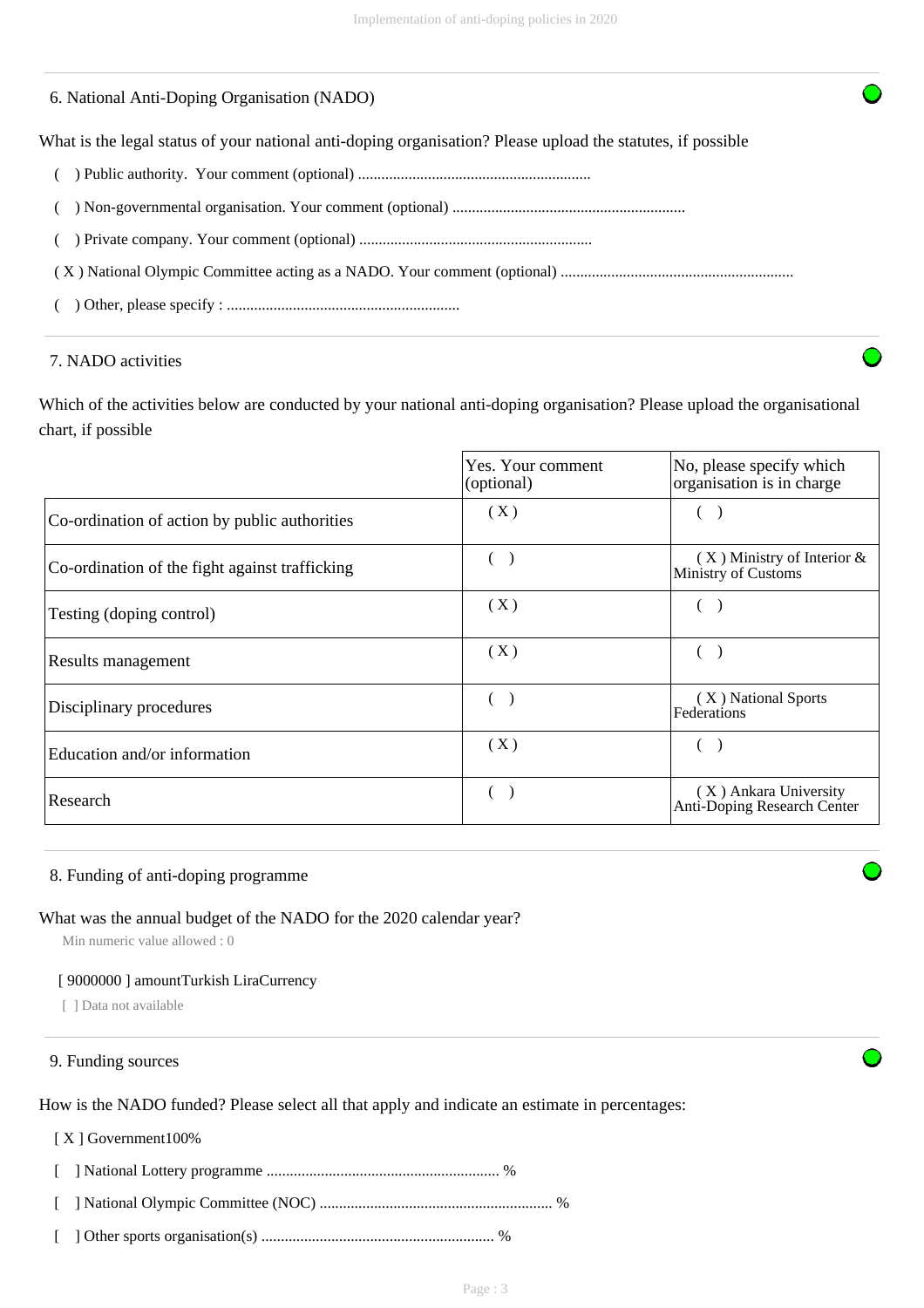| 10. Distribution of funding                                                                                                                               |
|-----------------------------------------------------------------------------------------------------------------------------------------------------------|
| What percentage of NADO's annual budget is put towards the following core programs?                                                                       |
| [17] Testing (including equipment, transportation, sample collection personnel fees)                                                                      |
| [35] Sample analysis                                                                                                                                      |
| [0] Investigations                                                                                                                                        |
| [0] Education                                                                                                                                             |
| [0] Research                                                                                                                                              |
| [2] Results Management/Legal                                                                                                                              |
| [0] Therapeutic Use Exemptions (TUEs)                                                                                                                     |
| [ ] Data not available                                                                                                                                    |
| 11. Other funding for the anti-doping programme                                                                                                           |
| Are other institutions funding any parts of the national anti-doping programme (e.g. laboratories, research, WADA<br>contribution, Unesco Voluntary Fund) |
|                                                                                                                                                           |
| $(X)$ No                                                                                                                                                  |
| 12. Sport budget                                                                                                                                          |
| What amount has been allocated to sport from the State budget through the national ministry responsible for sport for the year<br>2020?                   |
| [1735200] amounteurocurrency / other information                                                                                                          |
| [ ] Data not available                                                                                                                                    |
| 13. Limiting public funding to organisations                                                                                                              |

Is public funding withheld from organisations that do not comply with anti-doping regulations and related legal instruments?

( ) Yes, all funding is withheld; your comment (optional) ............................................................

( ) A limited amount of funding is withheld; your comment (optional) ............................................................

( X ) No financial implications; your comment (optional) ............................................................

( ) Information not available; your comment (optional) ............................................................

14. Limitation of public funding of persons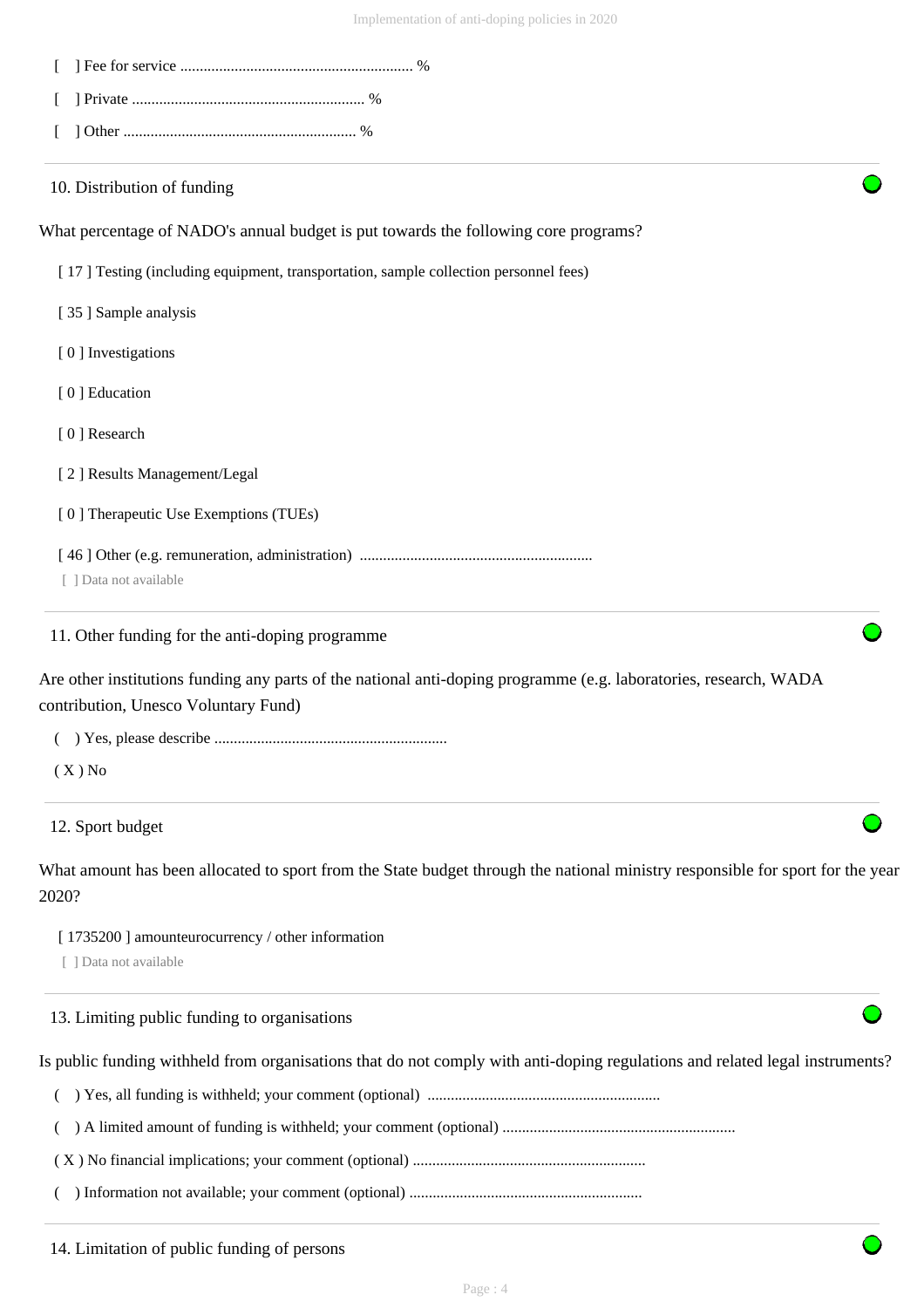Is sport-related financial assistance provided by public authorities withheld from banned athletes or athlete support personnel during the period of their suspension?

( X ) Yes, all funding is withheld; your comment (optional) ............................................................

( ) A limited amount of funding is withheld; your comment (optional) ............................................................

( ) No; your comment (optional) ............................................................

( ) Not applicable (no sport-related financial assistance is provided by public authorities to athletes or support personnel); your

comment (optional) ............................................................

( ) Information not available; your comment (optional) ............................................................

## 15. Testing programme

Does your country have a national testing programme?

( X ) Yes

( ) No, please explain ............................................................

16. Elements of the testing programme

What elements of the testing program are implemented by the NADO?

[ X ] Risk assessment and test distribution planning (TDP)

[ X ] Registered testing pool

- [ X ] Random selection of athletes
- [ X ] Targeted selection of athletes
- [ X ] In-competition testing
- [X] Out-of-competition testing
- [X] No-advance notice testing
- [X ] Blood testing
- [ X ] Athlete biological passport (ABP) modules
- [ ] Other elements, please specify ............................................................

[ ] If some elements are implemented by another body, please specify which body ............................................................

# 17. Quality certificate

Is your NADO or part of its procedures certified according to a quality standard (such as ISO or any other quality assurance system)?

( ) Yes, please specify which standard, its scope and validity ............................................................

( X ) In progress, please specifypreperations to obtain ISO9001 certification is in progress

( ) No. Your comment (optional) ............................................................

18. NADO staff, committee members and other anti-doping specialists

Please outline below how many NADO staff, committees' members and other anti-doping specialists are involved in the coordination and management of your anti-doping programs (except sample collection personnel)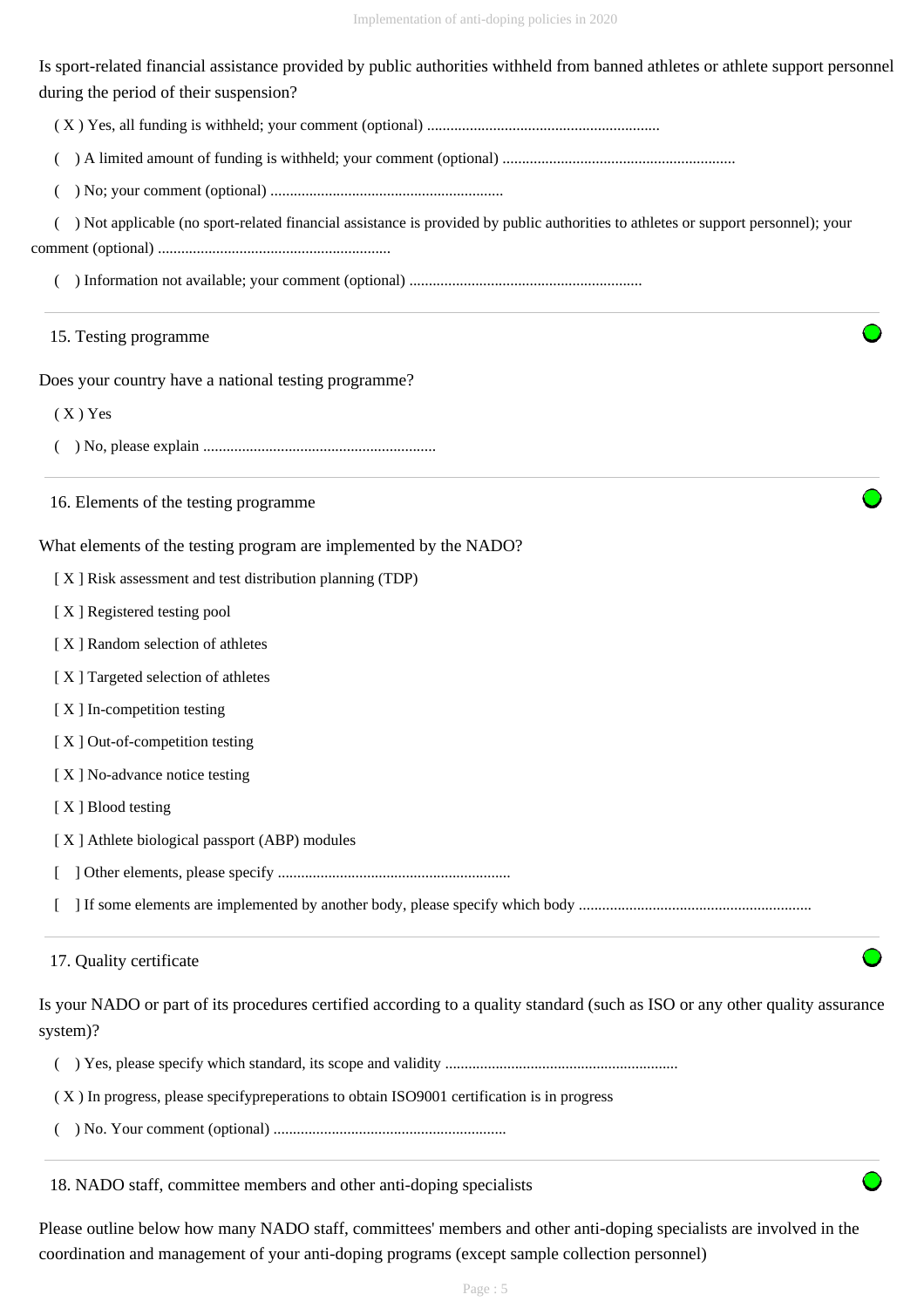Min numeric value allowed : 0

#### [ 24 ] staff full time

[ 2 ] staff part time

[11] committees' members (including, but not limited to, members of the disciplinary panels, NADO Board, TUE, education, whereabouts, scientific, athletes, appeals, ethics and/or other committees)

[ 0 ] other specialists, please describe ............................................................

[ ] Data not available

# 19. Sample collection personnel

Do you have sample collection personnel (SCP) ?

- ( X ) Yes, within the NADO
- ( ) Yes, through a service provider (Delegated third party) ............................................................
- ( ) No, please explain ............................................................

## 20. Number of DCOs and BCOs

How many doping control officers (DCOs), blood control officers (BCOs) and chaperones are in your sample collection personnel programme?

Min numeric value allowed : 0

[ 71 ] DCOs; your comment (optional) ............................................................

[ 32 ] BCOs; your comment (optional) ............................................................

[ 190 ] Chaperones; your comment (optional) ............................................................

[ ] Data not available

# 21. Laboratory

Is there a doping control laboratory in your country?

[ X ] Yes, accredited or approved by WADA in accordance with the International Standard for Laboratories

[ ] No, but a preparatory process is in progress to apply for accreditation or approval by WADA

 $\lceil$   $\rceil$  No

# 22. Use of WADA laboratories

Which WADA-accredited or approved laboratories are used for analysis of samples collected by your NADO as a Testing authority within your national testing program in the year 2020? Please list all that applies, including the laboratory in your own country (if you use it) and indicate the percentage of samples analysed in each laboratory. Enter "0", if you don't use this laboratory

|                       | % of NADO samples (estimate) |
|-----------------------|------------------------------|
| <b>ANKARA, TURKEY</b> | 91.1                         |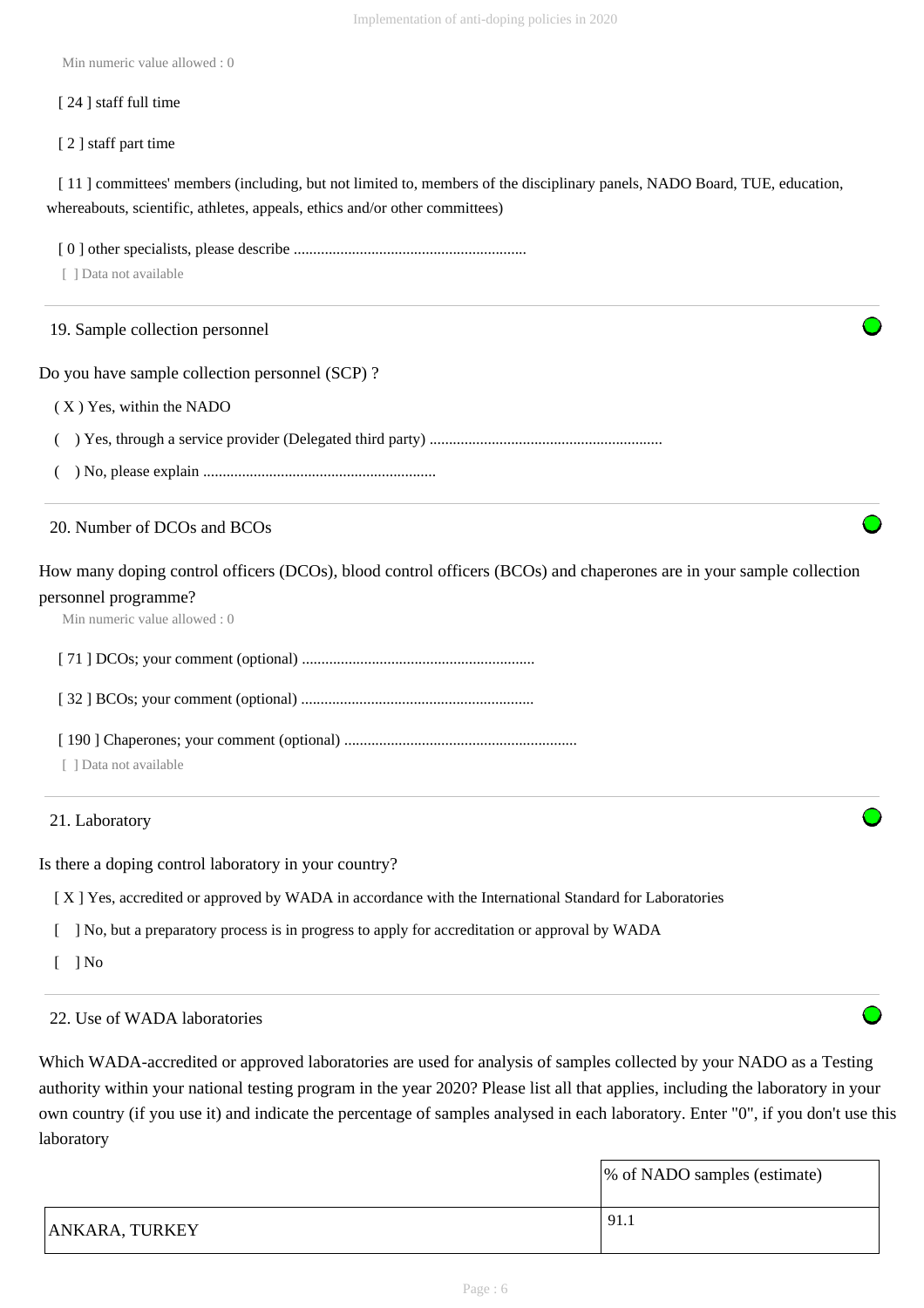| <b>ATHENS, GREECE</b>             | $\boldsymbol{0}$ |
|-----------------------------------|------------------|
| <b>BANGKOK, THAILAND</b>          | $\boldsymbol{0}$ |
| <b>BARCELONA, SPAIN</b>           | $\boldsymbol{0}$ |
| <b>BEIJING, CHINA</b>             | $\boldsymbol{0}$ |
| <b>BLOEMFONTEIN, SOUTH AFRICA</b> | $\mathbf{1}$     |
| <b>BUCHAREST, ROMANIA</b>         | $\boldsymbol{0}$ |
| <b>COLOGNE, GERMANY</b>           | 7.6              |
| DOHA, QATAR                       | $\boldsymbol{0}$ |
| GHENT, BELGIUM                    | $\boldsymbol{0}$ |
| HAVANA, CUBA                      | $\boldsymbol{0}$ |
| <b>HELSINKI, FINLAND</b>          | $\boldsymbol{0}$ |
| <b>KREISCHA, GERMANY</b>          | $\boldsymbol{0}$ |
| LAUSANNE, SWITZERLAND             | $\boldsymbol{0}$ |
| LONDON, UNITED KINGDOM            | $\boldsymbol{0}$ |
| LOS ANGELES, USA                  | $\boldsymbol{0}$ |
| MADRID, SPAIN                     | $\boldsymbol{0}$ |
| MONTREAL, CANADA                  | $\boldsymbol{0}$ |
| NEW DELHI, INDIA                  | $\boldsymbol{0}$ |
| <b>OSLO, NORWAY</b>               | $\boldsymbol{0}$ |
| PARIS, FRANCE                     | $\boldsymbol{0}$ |
| <b>RIO DE JANEIRO, BRAZIL</b>     | $\boldsymbol{0}$ |
| <b>ROMA, ITALY</b>                | $\boldsymbol{0}$ |
| SALT LAKE CITY, USA               | 0.1              |
| SEIBERSDORF, AUSTRIA              | 0.2              |
| SEOUL, SOUTH KOREA                | $\boldsymbol{0}$ |
| <b>STOCKHOLM, SWEDEN</b>          | $\boldsymbol{0}$ |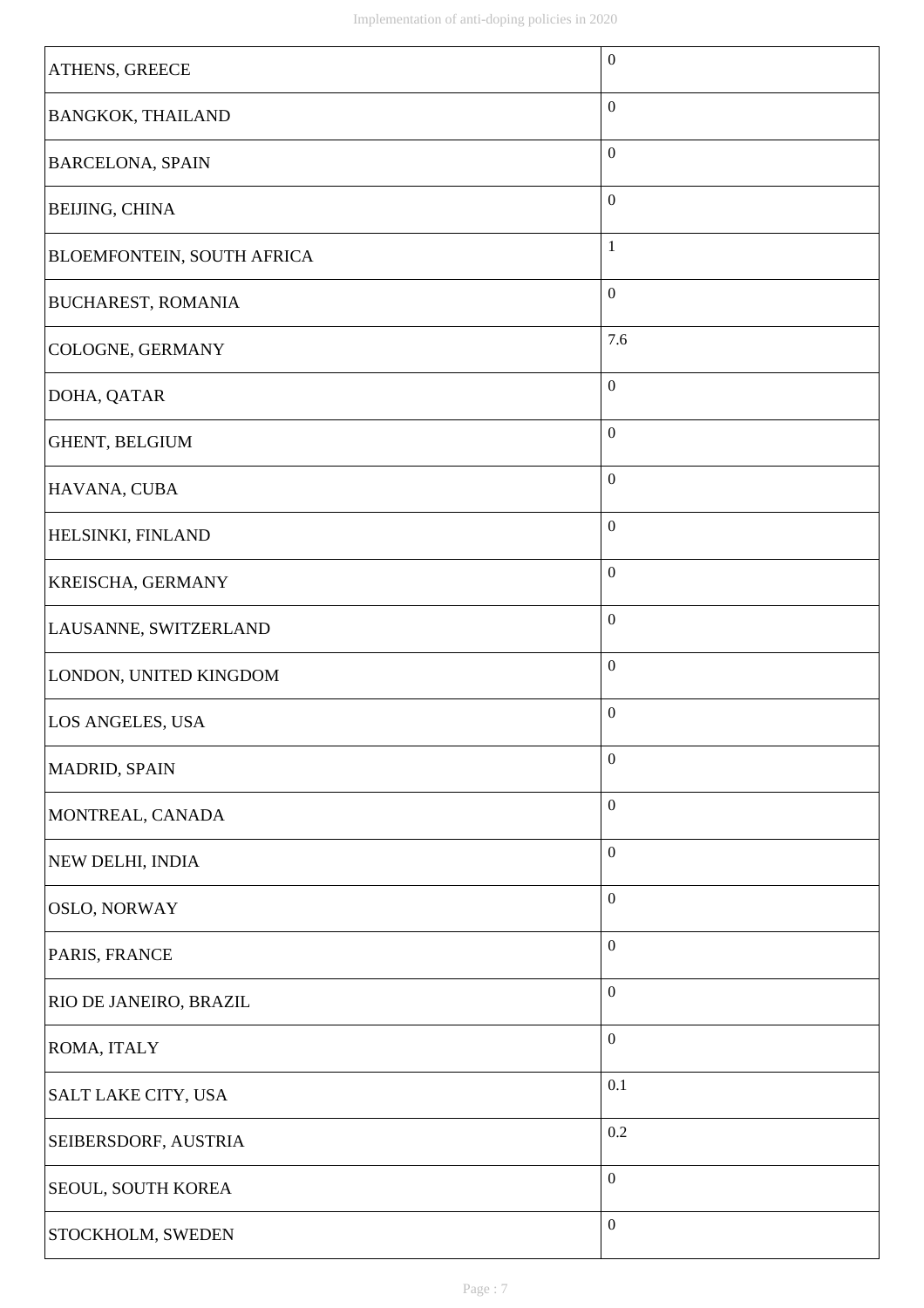| <b>SYDNEY, AUSTRALIA</b> | U |
|--------------------------|---|
| TOKYO, JAPAN             | U |
| <b>WARSAW, POLAND</b>    | U |

[ ] Data not available

# 23. Testing statistics

# How many samples were collected under your national testing program in the year 2020?

|                                                             | Urine | Blood (including ABP) |
|-------------------------------------------------------------|-------|-----------------------|
| In-competition samples<br>Min numeric value allowed : 0     | 782   | 54                    |
| Out-of-competition samples<br>Min numeric value allowed : 0 | 750   | 63                    |

[ ] Data not available

# 24. Testing abroad

Did you test athletes under your authority who reside or train abroad (directly or by subcontracting other ADOs or antidoping service providers)?

( X ) Yes; your comment (optional) ............................................................

( ) Not in 2020, but we have authorisation to do so; your comment (optional) ............................................................

( ) No, we do not have authorisation to do so; your comment (optional) ............................................................

25. Disciplinary system

Please describe the disciplinary process for the anti-doping rule violations and application of the T-DO Recommendation on ensuring the independence of hearing panels (bodies) and promoting fair trial in anti-doping cases [T-DO/Rec(2017)01] http://rm.coe.int/recommendation-on-ensuring-the-independence-of-hearing-panels-bodies-a/1680735159

| Has your State established<br>centralised panel/body in<br>charge of all hearing<br>proceedings in anti-doping<br>matters (hearing panel)?                                                                 | no | Not yet. We're in the process of<br>drafting anti-doping laws that<br>will enable us to establish<br>centralized hearing and appeal<br>bodies. | no                                                                                                              |
|------------------------------------------------------------------------------------------------------------------------------------------------------------------------------------------------------------|----|------------------------------------------------------------------------------------------------------------------------------------------------|-----------------------------------------------------------------------------------------------------------------|
| Is the hearing panel<br>independent, and<br>operationally independent<br>from sport movement ( <i>i.a.</i> )<br>national federations,<br>National Olympic<br>Committee, National<br>Paralympic Committee)? | no | n <sub>0</sub>                                                                                                                                 | No, because the hearings are.<br>conducted by the disciplinary<br>panels of the national sports<br>federations. |
| Is the hearing panel<br>operationally independent<br>from the government?                                                                                                                                  | no | No, not yet.                                                                                                                                   | no                                                                                                              |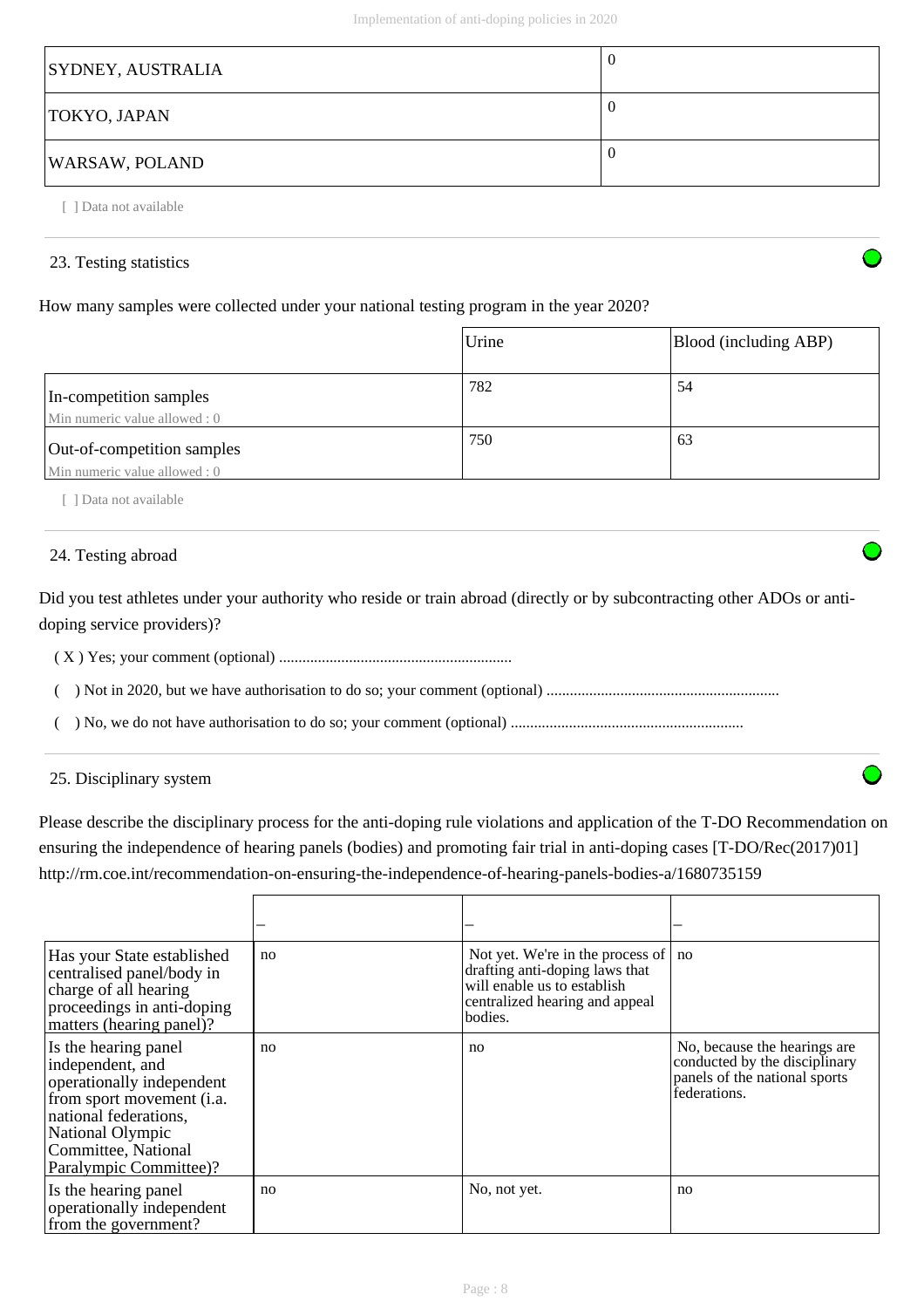| Is the hearing panel<br>operationally independent<br>from the NADO?                                           | yes | no           | no |
|---------------------------------------------------------------------------------------------------------------|-----|--------------|----|
| Are you aware of T-<br>DO/Rec(2017)01?                                                                        | no  | No, not yet. | no |
| Is the composition of the<br>hearing panel in line with the<br>requirements outlined in T-<br>DO/Rec(2017)01? | yes | no           | no |
| Are the rights of access to<br>justice ensured in accordance<br>with T-DO/Rec $(2017)01?$                     | no  | No, not yet. | no |
| Other comments                                                                                                | no  | no           | no |

[ ] Data not available

# 26. Appeals system

Please describe the process for handling anti-roping rule violations appeals

 Describe, upload documents or add the link to the relevant content Appeals are handled by the arbitration board of the sports ministry.

The appellant must apply to the arbitration board within 10 days and pay an application fee.

[ ] Data not available

# 27. Anti-doping rule violations (ADRV)

How many anti-doping rule violations cases were initiated in 2020 and how many of these initiated cases resulted in the imposition of a sanction?

|                                                                                 | Initiated cases | Cases that resulted in a Cases that resulted in<br>sanction | no sanction |
|---------------------------------------------------------------------------------|-----------------|-------------------------------------------------------------|-------------|
| Presence of a prohibited substance or its                                       | 18              | 13                                                          |             |
| metabolities or markers in an athlete's sample<br>Min numeric value allowed : 0 |                 |                                                             |             |
| Use or attempted use by an athlete of a                                         | $\Omega$        | $\Omega$                                                    | $\Omega$    |
| prohibited substance or a prohibited method<br>Min numeric value allowed: 0     |                 |                                                             |             |
| Evading, refusing or failing to submit to                                       |                 |                                                             | $\Omega$    |
| sample collection<br>Min numeric value allowed: 0                               |                 |                                                             |             |
| Whereabouts failures                                                            |                 | $\theta$                                                    | $\Omega$    |
| Min numeric value allowed : 0                                                   |                 |                                                             |             |
| Tampering or attempted tampering with any                                       | $\Omega$        | $\Omega$                                                    | $\Omega$    |
| part of doping control                                                          |                 |                                                             |             |
| Min numeric value allowed : 0                                                   |                 |                                                             |             |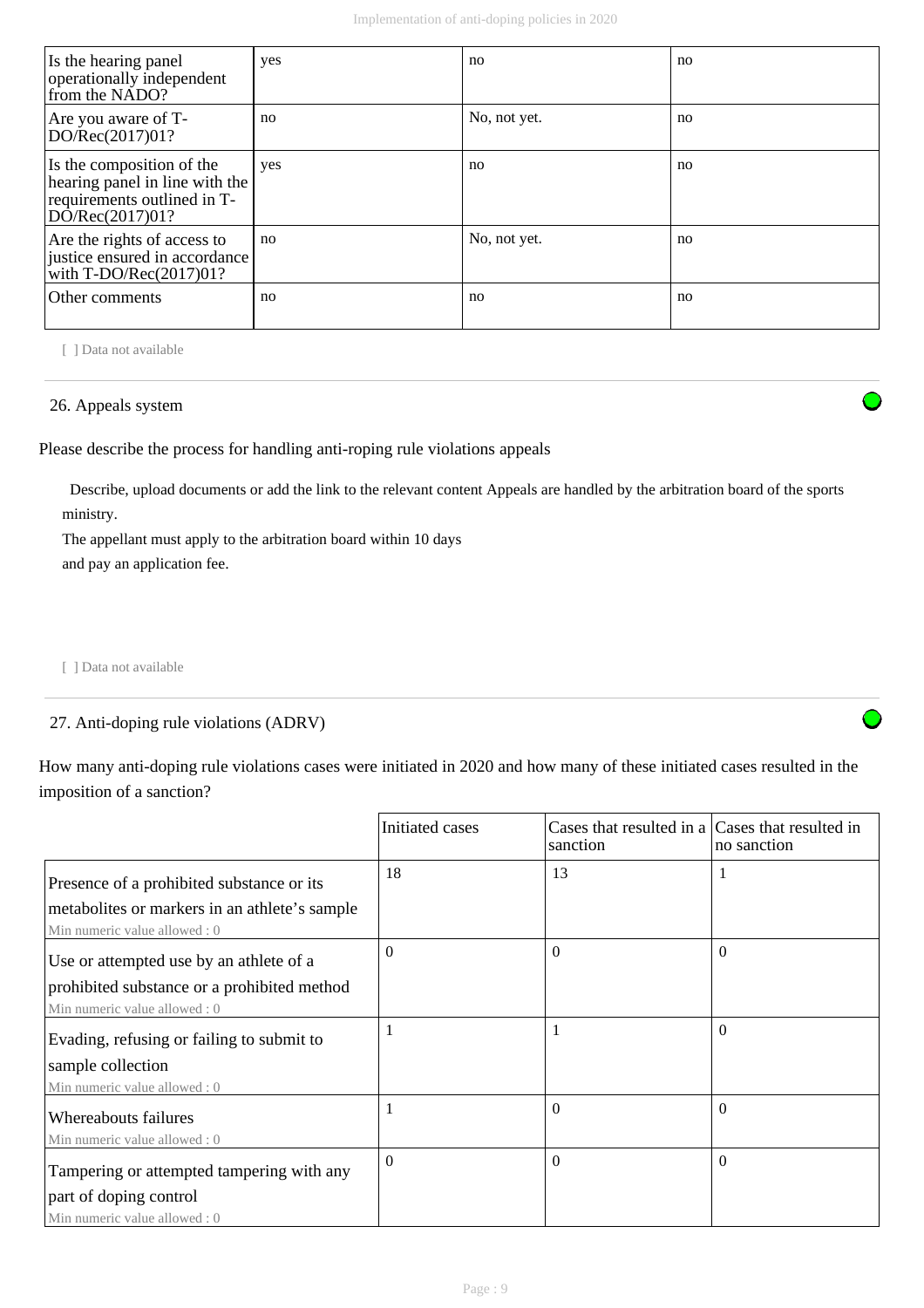| Possession of prohibited substances and       | $\Omega$ | 0        | $\theta$ |
|-----------------------------------------------|----------|----------|----------|
| prohibited methods                            |          |          |          |
| Min numeric value allowed: 0                  |          |          |          |
| Trafficking or attempted trafficking in any   | $\theta$ | $\theta$ | $\Omega$ |
| prohibited substance or prohibited method     |          |          |          |
| Min numeric value allowed: 0                  |          |          |          |
| Administration or attempted administration to | $\theta$ | $\Omega$ | $\Omega$ |
| any athlete of any prohibited method or       |          |          |          |
| prohibited substance                          |          |          |          |
| Min numeric value allowed: 0                  |          |          |          |
| Complicity                                    | $\Omega$ | $\Omega$ | $\Omega$ |
| Min numeric value allowed : 0                 |          |          |          |
| Prohibited association                        | $\theta$ | $\Omega$ | $\Omega$ |
| Min numeric value allowed: 0                  |          |          |          |

[ ] Data not available

## 28. Whereabouts failures

How many of the following whereabouts failures have you registered in 2020?

## [ 36 ] One missed test or filing failure

#### [ 7 ] Any combination of two missed tests and/or filing failures

[ ] Data not available

# 29. Co-operation with law enforcement agencies

What measures have been taken to ensure co-operation between NADO and law enforcement agencies in limiting illegal availability of doping substances?

- [ ] Law, please specify ............................................................
- [ ] Agreement, please specify ............................................................

[X] Ad hoc activities, please specify information exchange on a case by case basis

[ X ] Other, please specify training of customs officers on how to identify prohibited substances

[ ] None; your comment (optional) ............................................................

30. Sanctions for doping trafficking

Are there specific penalties or sanctions for illegal circulation of doping substances, in addition to those regulating the movement of medicines and narcotics?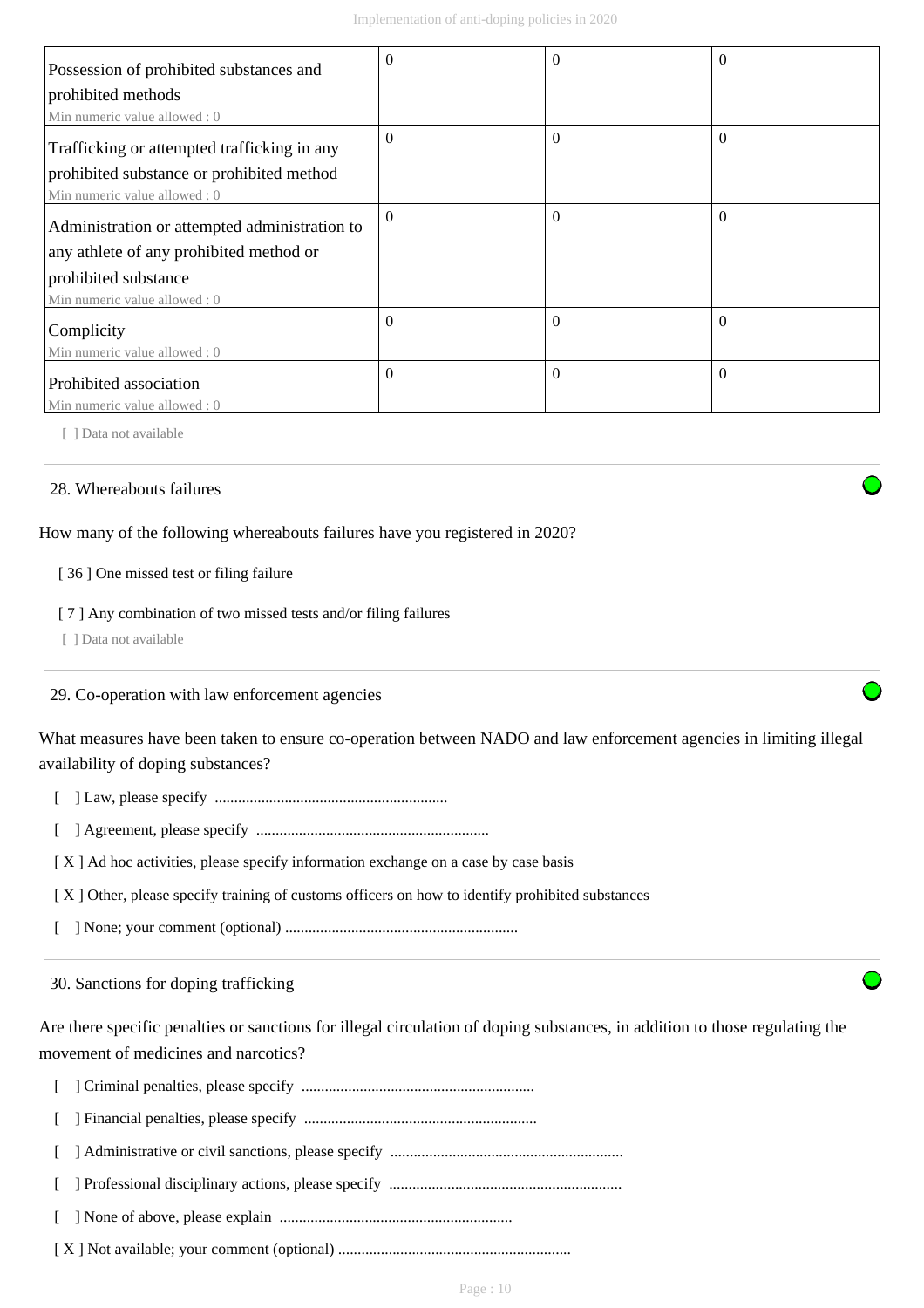| 31. Statistics on doping trafficking                                                                             |
|------------------------------------------------------------------------------------------------------------------|
| Do law enforcement agencies share data on the seizure of doping substances with the NADO?                        |
|                                                                                                                  |
|                                                                                                                  |
|                                                                                                                  |
| 32. Whistleblowers                                                                                               |
| Is your NADO implementing a whistleblower policy/programme?                                                      |
|                                                                                                                  |
| ) No, but a preparatory process is in progress to develop a whistleblower policy/programme; any comment          |
|                                                                                                                  |
| 33. Legal background for Whistleblower policy                                                                    |
| If your NADO implements a Whistleblower policy/programme, please describe the legal framework for this programme |
| ] National legislation                                                                                           |
| [X] NADO Rules                                                                                                   |
| Direct application of WADA Whistleblowing programme/policy and procedure for reporting misconduct                |
| ] Direct application of the rules of one or more international sports organisations, if yes, please list them    |
|                                                                                                                  |
| ] Not applicable                                                                                                 |
| 34. Organisation of anti-doping education                                                                        |
| Which organisations are involved in implementing anti-doping education programs?                                 |
| [X] National anti-doping organisation                                                                            |
| [X] Ministry responsible for sport                                                                               |
| ] Ministry responsible for education                                                                             |
| Ministry responsible for health                                                                                  |
|                                                                                                                  |
| [X] National sport federations                                                                                   |
| ] Regional/municipal sport organisations                                                                         |
| [X] Universities                                                                                                 |
| ] Schools                                                                                                        |
| Sport clubs                                                                                                      |

[ ] Other bodies ............................................................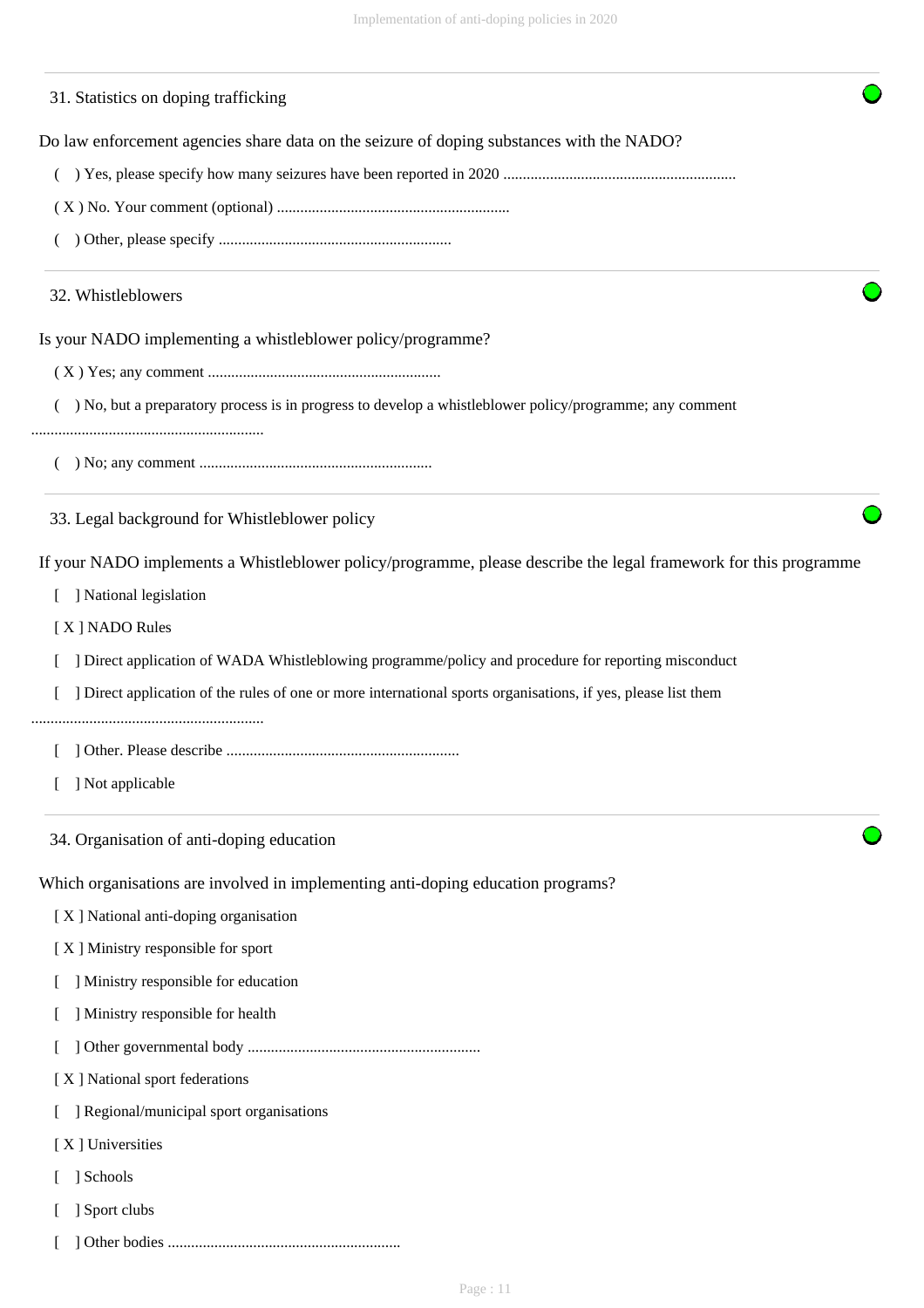# 35. Anti-doping education themes

What types of anti-doping message are provided for different target groups?

|                                                                                         | elite<br>athletes | young<br>athletes | recreatio<br>nal<br>athletes      | sports<br>officials               | coaches | medical<br>personne | school<br>pupils                  | media                             | general<br>public | other                         |
|-----------------------------------------------------------------------------------------|-------------------|-------------------|-----------------------------------|-----------------------------------|---------|---------------------|-----------------------------------|-----------------------------------|-------------------|-------------------------------|
| National and<br>International anti-                                                     | [X]               | [X]               | $[\ ]$                            | [X]                               | [X]     | [X]                 | $\begin{bmatrix} 1 \end{bmatrix}$ | [X]                               | [X]               | [X]<br>university<br>students |
| doping rules<br>Harm of doping to<br>the spirit of sport                                | [X]               | [X]               | $\begin{bmatrix} 1 \end{bmatrix}$ | [X]                               | [X]     | [X]                 | $\begin{bmatrix} 1 \end{bmatrix}$ | [X]                               | [X]               | [X]<br>university<br>students |
| Athletes and<br>athlete support<br>personnel's rights<br>and responsibilities           | [X]               | [X]               | $\begin{bmatrix} 1 \end{bmatrix}$ | [X]                               | [X]     | [X]                 | $\begin{bmatrix} 1 \end{bmatrix}$ | [X]                               | [X]               | [X]<br>university<br>students |
| Consequences of<br>doping, including<br>sanctions, health<br>and social<br>consequences | [X]               | [X]               | $\begin{bmatrix} 1 \end{bmatrix}$ | [X]                               | [X]     | [X]                 | $\begin{bmatrix} 1 \end{bmatrix}$ | [X]                               | [X]               | [X]<br>university<br>students |
| Substances and<br>methods on the<br>Prohibited List                                     | [X]               | [X]               | $\begin{bmatrix} 1 \end{bmatrix}$ | [X]                               | [X]     | [X]                 | $\begin{bmatrix} 1 \end{bmatrix}$ | [X]                               | [X]               | [X]<br>university<br>students |
| Doping control<br>procedures                                                            | [X]               | [X]               | $\begin{bmatrix} 1 \end{bmatrix}$ | [X]                               | [X]     | [X]                 | $\begin{bmatrix} 1 \end{bmatrix}$ | [X]                               | [X]               | [X]<br>university<br>students |
| Therapeutic use<br>exemptions<br>(TUEs)                                                 | [X]               | [X]               | $\begin{bmatrix} 1 \end{bmatrix}$ | [X]                               | [X]     | [X]                 | $[\ ]$                            | [X]                               | [X]               | [X]<br>university<br>students |
| Applicable<br>whereabouts<br>requirements                                               | [X]               | [X]               | $\begin{bmatrix} 1 \end{bmatrix}$ | $\begin{bmatrix} 1 \end{bmatrix}$ | [X]     | [X]                 | $[\ ]$                            | $\begin{bmatrix} 1 \end{bmatrix}$ | [X]               | [X]<br>university<br>students |

36. Nutritional supplements

What measures have been taken to address the problems related to nutritional supplements in sport?

[ X ] Restrict availability

- [X] Control of production
- [ ] Provide quality assurance
- [ X ] Comprehensive labelling
- [ X ] Limit advertising and promotion
- [ X ] Educational and informational measures
- [ ] Other, please specify: ............................................................